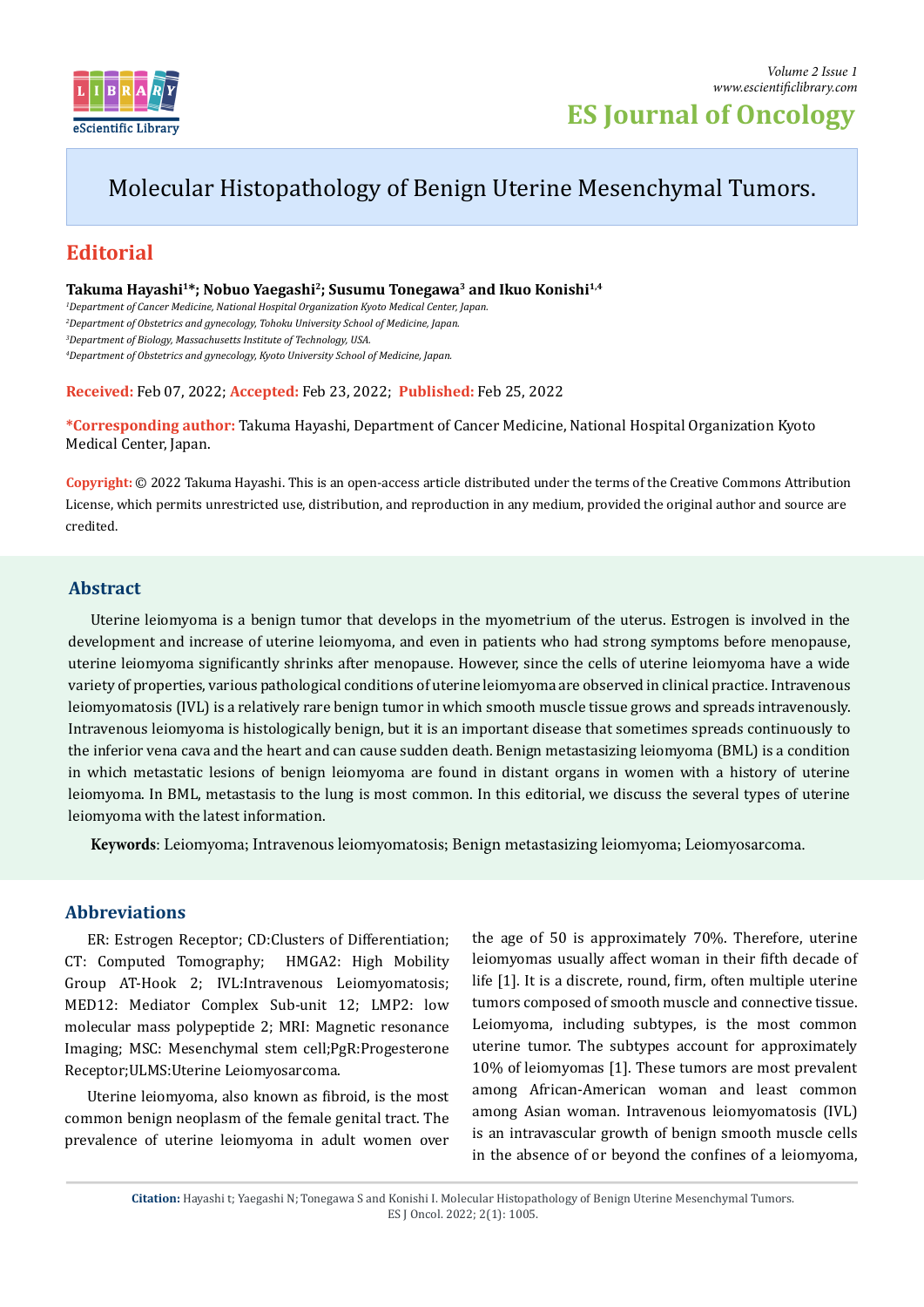sometimes with pelvic or extrapelvic extension. IVL is more commonly seen in the uterus; it rarely involves the broad ligament, pelvic veins, and vena cava [2]. Patients with IVL have symptoms similar to those encountered in patients with leiomyomas. Less commonly, they present with chest pain, dyspnea, syncope, or pulmonary embolism due to right heart or pulmonary artery involvement. Pelvic Magnetic Resonance Imaging (MRI) may help to detect early-stage disease; computed tomography (CT) angiography and contrast-enhanced CT are useful if there is extension to extrapelvic vasculature [2].

In case of patients with IVL, extrauterine extension occurs in about 30% of patients, involving pelvic veins, the inferior vena cava, and rarely heart or pulmonary vessels, leading to sudden death [3]. The studies regarding pathogenesis of IVL reveal that the monoclonality of IVL proliferation is supported by X chromosome inactivation. Involving *High Mobility Group AT-Hook 2(HMGA2)* gene, and HMGA2 protein overexpression have been identified in a subset of cases, suggesting a pathogenetic relationship with uterine leiomyoma [2,3]. Recurrent 22q and 1p regional losses and 12q gains have also been reported, but no *Mediator Complex Subunit 12(MED12)* mutations, unlike in leiomyoma [2]. Histopathological examinations show that there is intravascular growth of benign smooth muscle cells, resembling typical leiomyoma or its subtypes, in the absence of or outside a leiomyoma; hydropic change, hyalinization, and thick-walled vessels are frequent. Rarely, endometrial stroma and glands may be seen admixed with the smooth muscle component (termed intravascular adenomyomatosis). Smooth muscle makers are generally positive and Clusters of differentiation 10 (CD10) negative [2,3].

Recurrence, the risk of which is about 10%, may occur years later, either within veins or rarely as benign metastasizing leiomyoma (BML). BML leiomyoma is an extrauterine (most commonly in the lung), welldemarcated, often nodular proliferation of benignappearing smooth muscle, often in patients with a history of uterine leiomyoma(s) [4]. These lesions of BML are considered to represent spread from a histologically benign uterine smooth muscle tumor. The studies regarding pathogenesis demonstrate that benign BML is clonally derived from uterine leiomyoma [4]. Molecular analysis reveals broad similarities with the mutations and expression abnormalities found in uterine leiomyoma, including *MED12* mutations. However, cytogenetic analysis highlighted chromosomal aberrations not typically found in uterine leiomyomas, including 19q and 22q terminal deletion. Histopathological examinations show that there is usually a well-demarcated proliferation of intersecting fascicles of spindle cells with moderate eosinophilic cytoplasm and blunt-ended nuclei; the cells are cytologically bland, with minimal to absent mitosis. BML may be cellular or admixed with adipose tissue [4]. In the lung, it tends to have a peribronchiolar pattern and may entrap alveolar spaces peripherally. Estrogen Receptor (ER) and progesterone receptor (PgR) are positive [4].

Typically, uterine leiomyomas are benign tumors do not invade into the blood vessel containing the vein, however, in case of patients with IVL, extrauterine extension occurs in about 30% of patients, involving pelvic veins, the inferior vena cava, and rarely heart or pulmonary vessels, leading to sudden death. Therefore, in clinical practice the development of treatments for IVL is important.It is thought that a unique intracellular factor is expressed in IVL in order to perform a peculiar behavior of infiltrating into a blood vessel that uterine leiomyoma does not have. Shi *et al*. reported that IVL patients diagnosed incidentally seems to have a higher risk of recurrence when compared with those diagnosed non-incidentally and underwent complete tumor resection. However, incidentally diagnosed IVL patients can still have a long disease-free survival after receiving a secondary surgery treatment after recurrence.

In uterine leiomyosarcoma (uLMS), which is a malignant tumor, lymphatic metastasis is rare (frequency 10% or less), and hematogenous metastasis is observed at high frequency [5,6]. There may be similarities between the physiological actions of the unique intracellular factors of IVL and the hematogenous metastatic potential of uLMS. Small population of stem-like malignant tumor cells (i.e., malignant tumor stem cells) migrate to distant organs via intravascular infiltration, constructing micrometastases. As a result of previous studies, CD13, CD44, CD133, etc. have been reported as markers for cancer stem cells [7]. Mesenchymal stem cells (MSCs) are pluripotent cells found in stroma of non-hematopoietic bone marrow, and have a pluripotency. In addition, MSCs also have self-renewal capabilities. As molecular markers expressed in MSCs, CD105 (SH2), CD73 (SH3/4), CD44, CD90 (Thy-1), CD71 and Stro-1 are known as well as adhesion molecules CD106, CD166 and CD29 [8,9]. Comprehensive examination of these reports suggests that CD44 is appropriate as a marker for uterine mesenchymal tumor stem cells.

**Citation:** Hayashi t; Yaegashi N; Tonegawa S and Konishi I. Molecular Histopathology of Benign Uterine Mesenchymal Tumors. ES J Oncol. 2022; 2(1): 1005.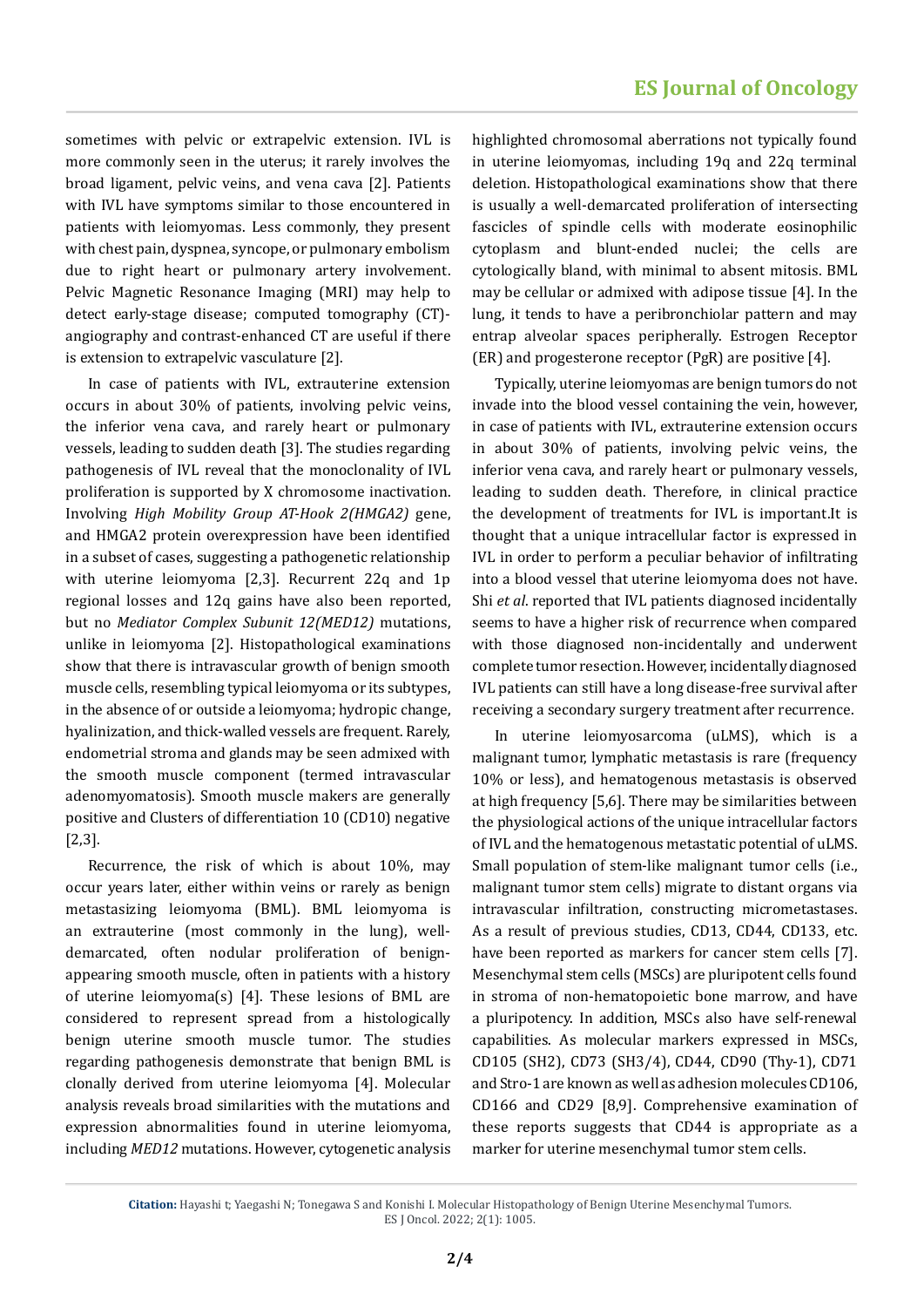Therefore, we examined the pathological features including population of tumor stem-like cells in Intravenous leiomyomatosis and uLMS by molecular pathological studies. As a result, the molecular pathological features common to the IVL and uLMS was observed. Similar to uLMS, many mesenchymal tumor stem-like cells i.e., CD44 positive mesenchymal tumor cells, believed to have the ability to infiltrate into the vasculature were found in the tissue of the IVL. The results obtained from this molecular pathological analysis contribute to the development of inhibitors of hematogenous metastasis in IVL, BML, and uLMS.

Like the malignant tumor, the nature of the benign tumors is different for each patient. That is, a benign tumor tissue is a heterogeneous cell population containing a large amount of fibroblasts and tumor stem cells other than tumor cells. Hematogenous metastases are present in many patients with uLMS. Even IVL, tumor increased in the vein is observed. In particular, tumor stem cells infiltrate into vessels and undergo distant metastasis, and have resistance to antitumor agents. Understanding the oncological properties of IVL contributes to the development of new targeted antitumor agents for malignant mesenchymal tumors such as uLMS.

The proteasome is a proteolytic enzyme complex consisting of multiple subunits that degrades ubiquitinated proteins in eukaryotic cells and plays a central role in proteolytic degradation. Stimulation of interferongamma (IFN-β) induces the expression of beta subunits and constitutes the immunoproteasome, which regulates gene expression and cell proliferation by controlling the degradation of intracellular proteins. The expression of the major histocompatibility complex–linked low molecular mass polypeptide 2/β1i (LMP2/β1i) subunit, which is increased by treatment with IFN-β, amplifies specific endopeptidase activities of the immunoproteasome. Reports demonstrated that uterine mesenchymal malignant tumor, i.e., uLMS spontaneously developed after six months of age in *Lmp2/β1i*-deficient female mice [10-14]. Studies have shown that the prevalence of uLMS in *Lmp2/β1i*-deficient mice is approximately 37% at 12 months of age [12-14]. Therefore, in clinical research by a collaboration of medical institutions, the expression status of LMP2/β1i was examined in 74 cases with normal myometrium, uterine leiomyoma, uLMS and other uterine mesenchymal tumour tissues obtained from the

pathological file by immunohistochemical (IHC) staining using an anti-human LMP2/β1i monoclonal antibody [15,16]. Hematogenous metastases were also found in the *Lmp2/β1i*-deficient female mouse [12-14]. The incidence of other malignancies (i.e. hepatocellular carcinoma, etc.) in *Lmp2/β1i*-deficient mice has been reported to be 1% or less [12-14]. As the results from recent clinical research with human clinical materials, the expression level of LMP2/β1i was significantly explicitly reduced in the uLMS tissues compared with those in the uterine leiomyoma and normal myometrium tissues [15-17].

Based on the markedly reduced expression level of LMP2/β1i, candidate factors as biomarkers specifically expressed in uLMS have been sought using genome-wide experimental methods with human-extracted tissues. As a result, CAVEOLIN 1, CYCLIN B, CYCLIN E, Ki-67/MIB1 and LMP2/β1i were identified as biomarker candidate factors expressed explicitly in uLMS. The differential diagnostic method with IHC staining using a combination of several monoclonal antibodies to LMP2/β1i and other candidate cellular factors such as CAVEOLIN 1, CYCLIN B, CYCLIN E, Ki-67/MIB1 and CD44 has been investigated for uterine mesenchymal tumours, including uLMS [18,19].

Our work describes a potential mechanism regarding tumorigenesis and Intravascular infiltration caused by uterine mesenchymal tumor stem-like cells. The effectiveness of chemotherapeutic agents, immunotherapy agents, and targeted agents on tumor cells as well as drug response will be assessed according to tumor cell viability through released biomarkers from human uterine mesenchymal tumor stem-like cells. The characteristics of these human uterine mesenchymal tumor stem-like cells will provide insights into the development of novel therapeutics and diagnostic methods for human uterine mesenchymal tumor.

#### **Conclusions**

IVL and BML are rare clinical conditions of benign mesenchymal tumors. Cases of IVL extending from the uterus to the heart have been reported. In addition, cases of benign metastatic leiomyoma with lung metastases have been reported. The diagnosis of a mass extending from the inferior vena cava to the right heart system in middle-aged and older women should be done with caution. In addition, even in the case of uterine leiomyoma, it is necessary to pay attention to the accumulation in distant organs by imaging examination.

**Citation:** Hayashi t; Yaegashi N; Tonegawa S and Konishi I. Molecular Histopathology of Benign Uterine Mesenchymal Tumors. ES J Oncol. 2022; 2(1): 1005.